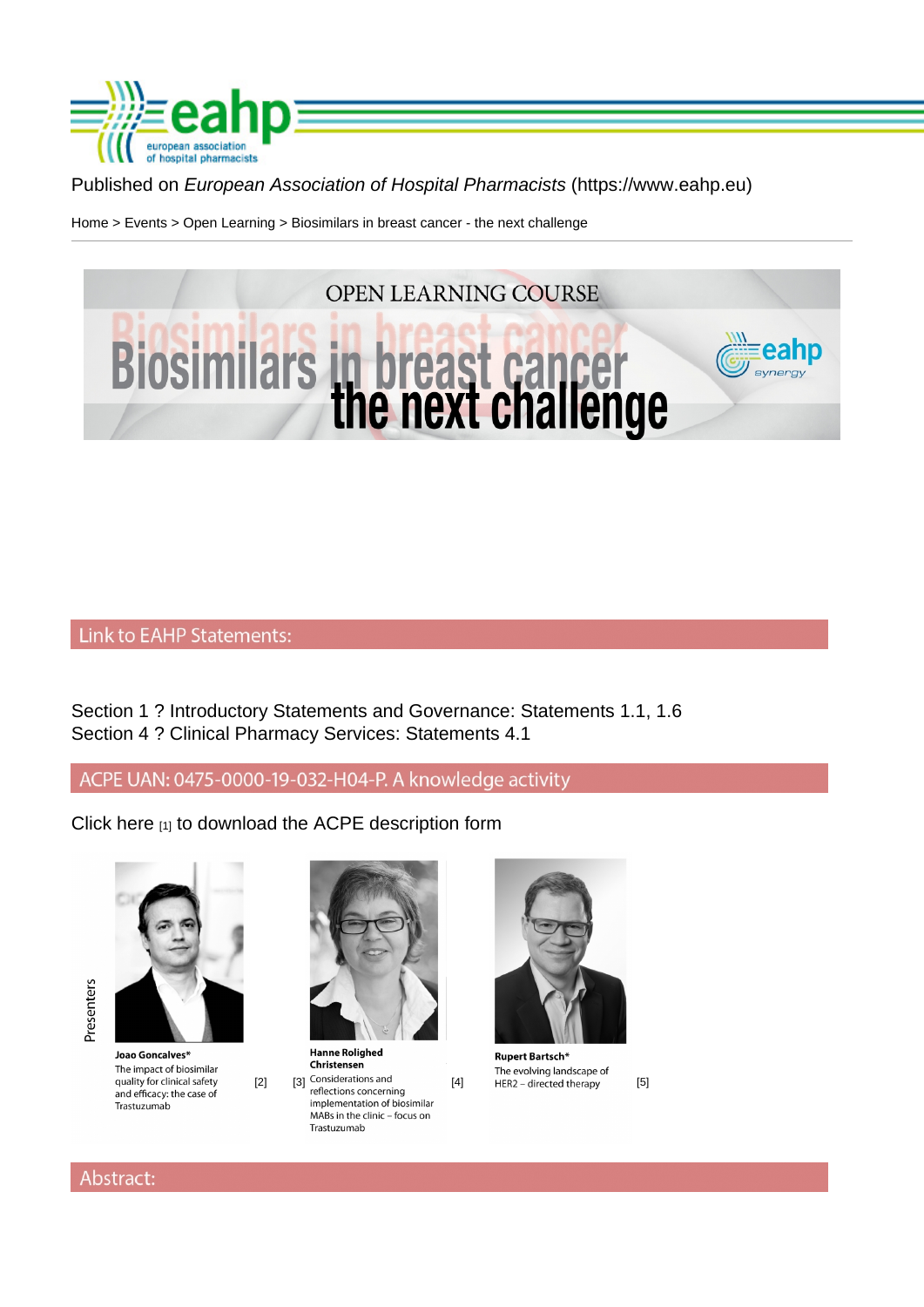For many years, biological drugs have not been subject to the competition of generics. There are good reasons for this, as complex biological molecules cannot be shown to be bioequivalent based solely on analytical data and pharmacokinetic studies.

Drug regulatory authorities acknowledged this, and the European Union (EU) pioneered the concept of biosimilars with detailed guidance to show bioequivalence of biological drugs. This concept has been applied for several medicinal products, such as growth hormone, epoietin or granulocyte colony stimulating factors, and more recently, monoclonal antibodies (infliximab) and a fusion protein (etanercept).

Biologics have long been used in the targeted treatment of cancer and patent expirations are now occurring. Biosimilars of trastuzumab, the key treatment option in HER2 positive breast cancer patients, will soon be coming into the market. The opportunity for savings is huge, although trastuzumab is only used in about 20% of breast cancer patients; it is a major part of therapeutic cost in this disease. On the other hand, this drug is often used in neoadjuvant and adjuvant therapy, with a curative purpose, and this may lead to some concerns, especially regarding extrapolation of data from small scale biosimilar clinical trials and potentially from biosimilar trials conducted in the metastatic setting. This will likely be a highly charged discussion considering the strong activism of breast cancer patients.

To make the best of this new frontier, Hospital Pharmacists must be understand the concepts and facts, to be able to provide a scientific unbiased approach to this issue, with a focus on patient care in a world of limited resources.

The implementation of Biosimilars will also depend on the involvement of all health professionals and other stakeholders (patients, management, etc.), and pharmacist will be the main drivers of this process.

# Click HERE  $_{6}$  to access the course!

At the end of the open learning course, participants should be able to:

- acquire new understanding of the key facts which support biosimilar approval in the EU as applied to breast cancer therapy;
- recognise biased trends of change in first line therapy; and,
- advise how to implement biosimilars of monoclonal antibodies used in breast cancer.

The coming introduction of trastuzumab biosimilars drives a need for specific knowledge on the quality and clinical background of the approval process, and also of the role of biosimilars in budget management in the breast cancer setting, considering all the new therapeutic options available for this disease. This is mostly relevant for all hospital pharmacists involved